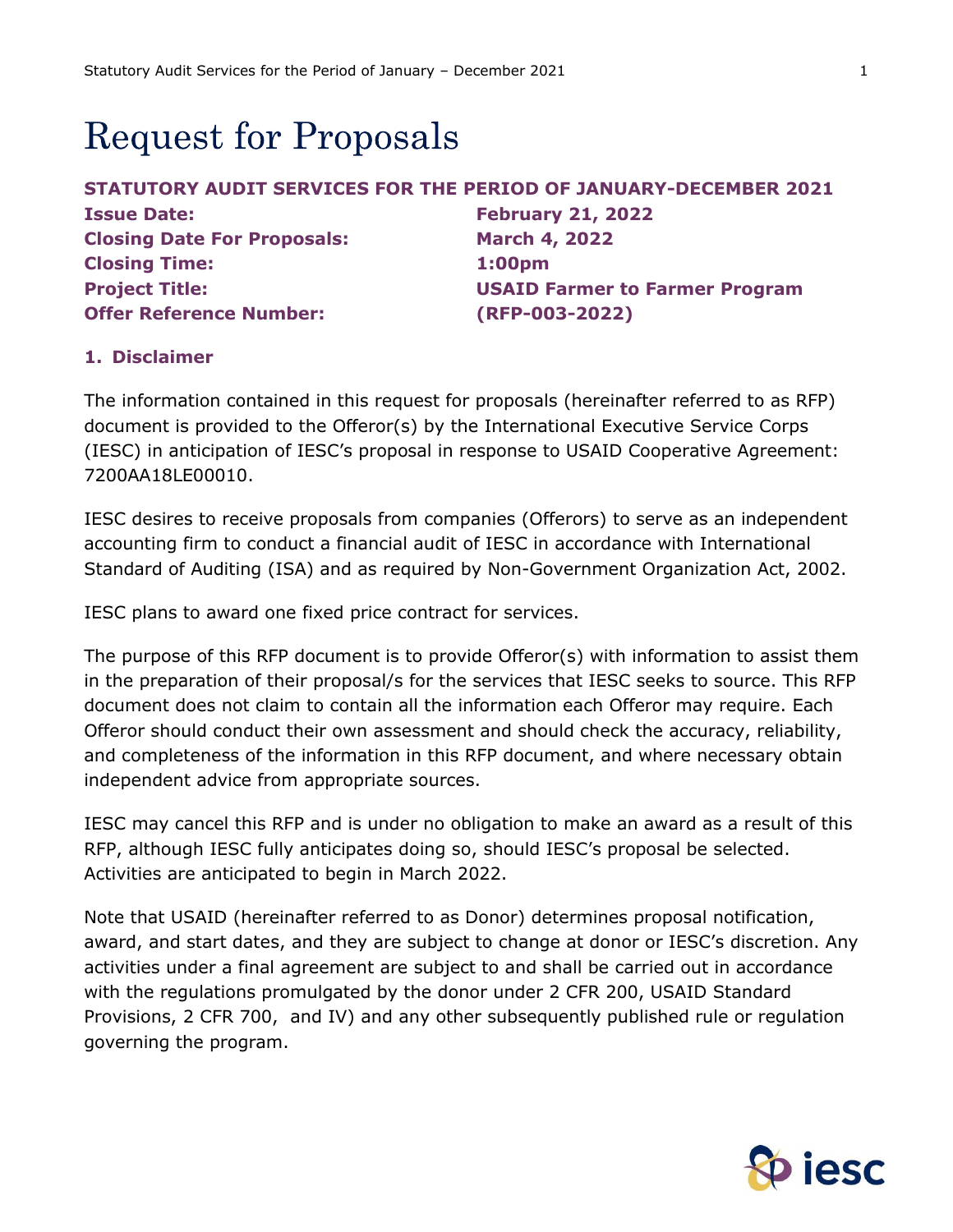IESC may, at its own discretion, but without being under any obligation to do so, update, amend, or supplement the information in this RFP document.

Interested offerors are responsible for all costs associated with preparation and submission of proposals and will not be reimbursed by IESC.

Any contract resulting from this RFP will be a Fixed Price Contract for Services.

## **2. Background**

IESC is a leading U.S. nonprofit organization that fosters private sector development in the economically developing world. Since 1964, we have delivered lasting solutions that have resulted in more than 1.5 million jobs in 137 countries. We partner with businesses, cooperatives, entrepreneurs, jobseekers, and governments to sustainably build capacity, create jobs, and grow enterprises, sharing proven skills and experience that improve the lives of individuals, families, and communities around the world. Our major funders today are the U.S. Agency for International Development (USAID) and the U.S. Department of Agriculture (USDA), among others.

Through volunteer technical support from the American people, IESC's F2F Tanzania program is increasing agriculture lending that benefits both lender and borrower. Expert volunteer advice and interventions in Tanzania will increase agricultural productivity and improve access to markets for youth and women through capacity building and training, promotion of access to technology and development of innovative, targeted financial products.

## **3. Period of Performance**

The anticipated period of performance, should offeror be selected, will be March 2022 through July 2022 with an option of extension.

## **4. Scope Statement**

The IESC intends to engage an independent accounting firm to conduct a financial audit of IESC in accordance with the International Standard of Auditing (ISA) and as required by Non-Government Organization Act, 2002. Under the Laws of Tanzania, IESC as a Non-Governmental Organization registered in Tanzania is obligated to prepare a financial statement for funds received and expended for the year ending December 31, 2021. IESC is looking to engage an experienced audit firm to conduct this financial audit. The selected firm will have to issue all applicable audit reports and any findings upon completion of the audit.

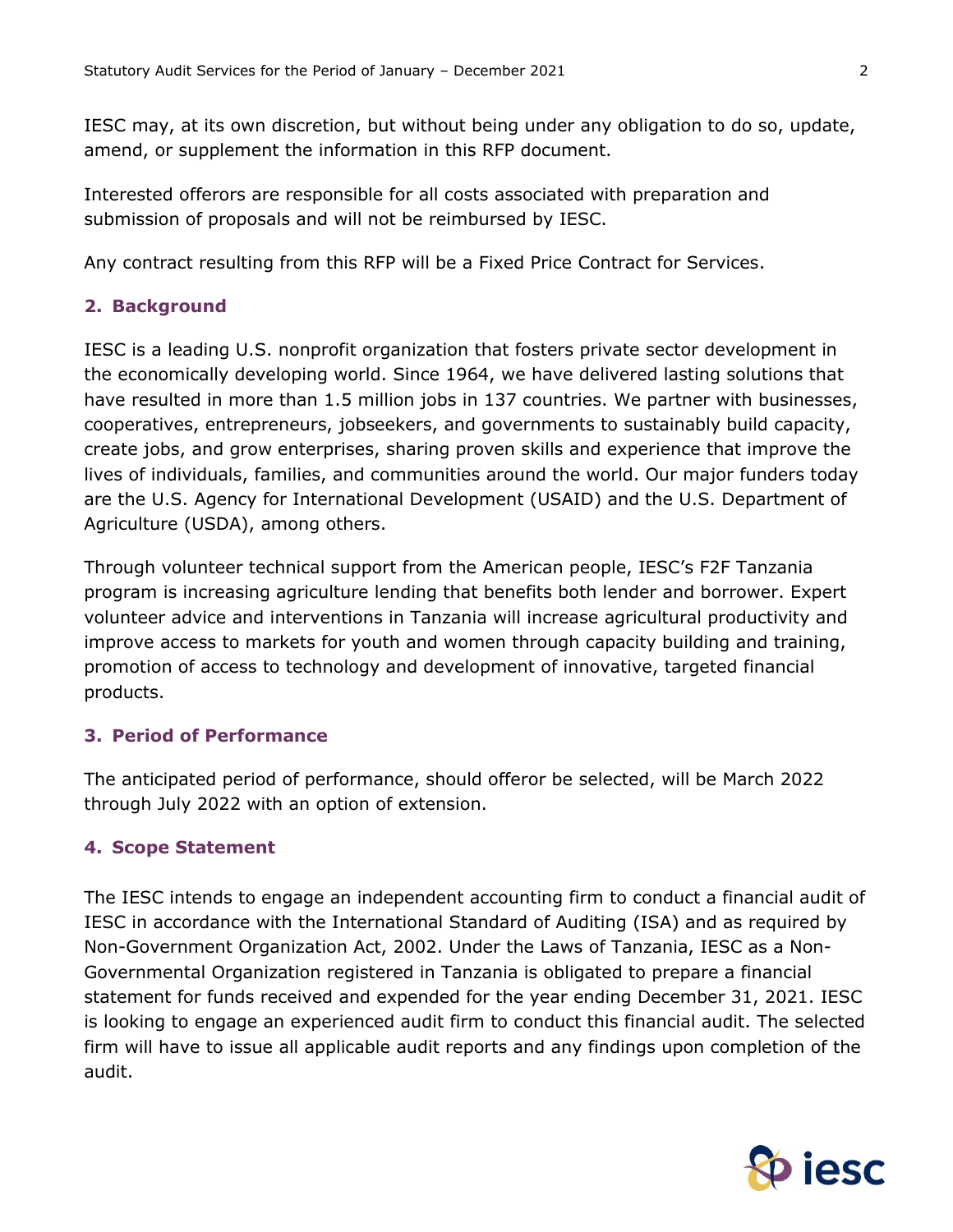The initial audit report will be for the period of January to December 2021 based on performance.

All quotations must be valid for a minimum of 60 days.

## **5. Statement Of Work**

## **5.1. Schedule of Authorities**

The contractor will report to the County Director.

## **5.2. Activities**

#### **5.2.1. Specific Objectives**

The Auditor will perform a comprehensive and adequate audit procedure as required by the ISA, to express an opinion on IESC Tanzania's financial statements and whether the statements fairly present the Auditee's financial position and the result of its operations.

- 1. The Audit procedures will be designed to provide a reasonable assurance of detecting errors and irregularities that are material to the financial statements. To achieve this objective, the Auditor will examine the Auditee's accounting record and the other supporting documents and develop an audit plan and procedures.
- 2. The audit procedures will also include any procedures and or assurance required under Tanzanian NGO law to meet the annual reporting requirement of the Government of Tanzania.
- 3. The required format for the audit opinion on the financial statements is in the sample Audit Report prepared under International Standard on Auditing (ISA).
- 4. Review programs/projects funding agreements and documents, work plans, budgets, and progress reports, identifying the relevant provisions and areas of special concern for closer examination.
- 5. The review should include, but is not limited to, an assessment of internal control structures and processes, management capacity and integrity, compliance with agreement of terms and regulations, advances, asset management, procurement, financial and human resources, payroll management processes, and review of previous audit recommendations
- 6. Review any other area of concern that the auditor may think is necessary to be able to form an opinion on IESC Tanzania's Financial Statements.

The Auditor will carry out the audit of financial statements, which comprises the statement of IESC's financial position at each year's end, the statement of comprehensive income (income and expenditure and payments) for each year ended on  $31<sup>st</sup>$  December 2021, a

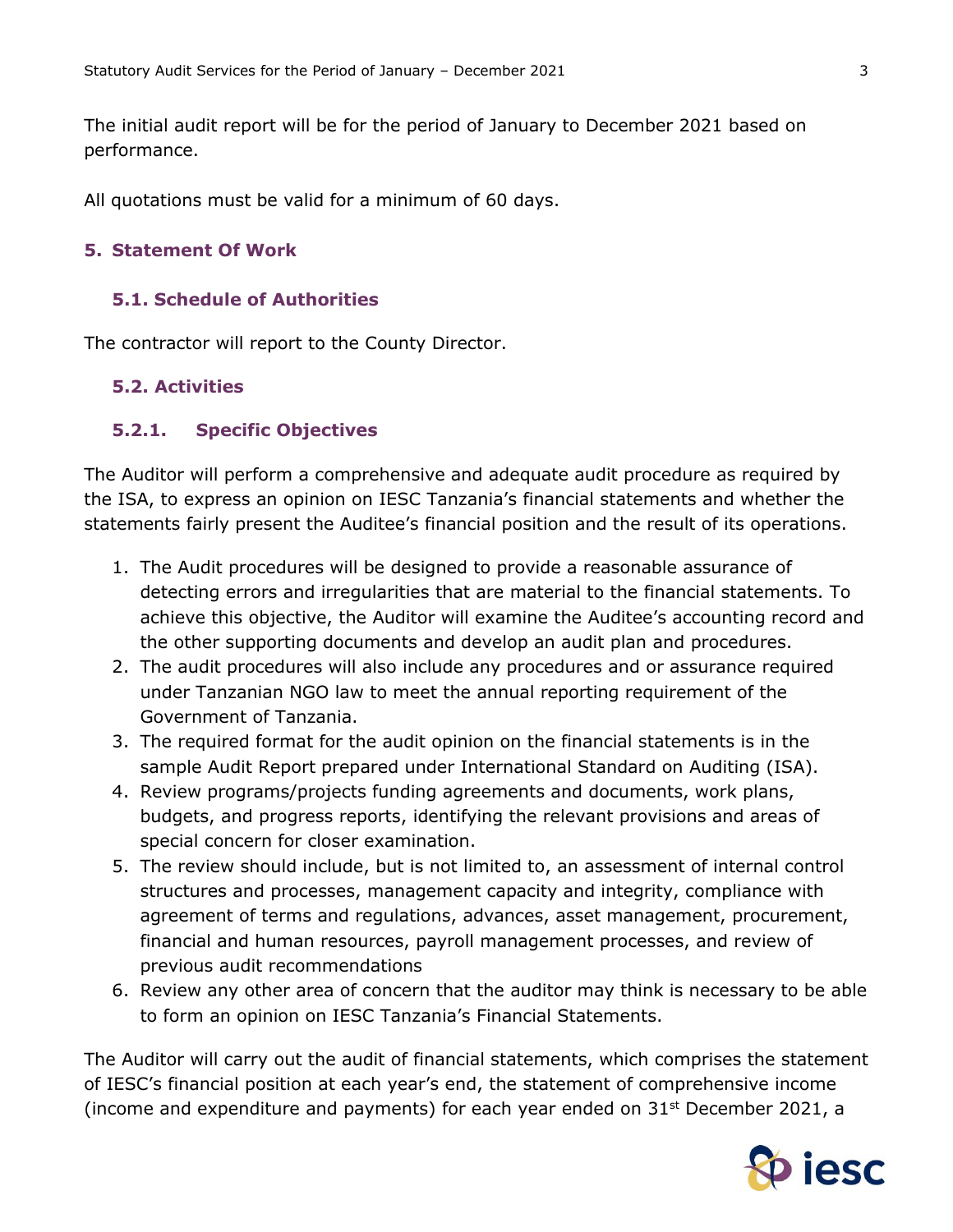funds balance and a summary of significant accounting policies and other explanatory notes. The audit will be carried out in accordance with ISA and the auditor will provide their opinion as to whether the annual financial statements present a true and fair view.

#### **5.2.2. General Requirements**

The Auditor is expected to perform/examine the following audit procedures:

#### **1. Funding agreements:**

Review programs/projects funding agreements and documents, work plans, budgets and progress reports to identify the relevant provisions and areas of special concern for closer examination.

#### **2. Income**

Review supporting documentary evidence of funds transfers by date into IESC bank accounts. Also check the completeness of income by ensuring any other income is fully accounted for and properly recorded in the books.

#### **3. Asset Management**

Review of management and control of project and IESC-owned fixed assets for the limited furniture, and equipment the office maintains.

#### **4. Accounts Payable/Vendor Management/Procurements**

Review the procurement processes and cycle, vendor management and maintenance of accounts payable.

#### **5. Human Resources and Payroll Management**

Focus on a review of how the payroll process is handled for the three staff members, and payments of salaries and statutory deductions.

# **6. Review of Internal Controls and Recommendations for Improvement**

Assess internal controls in place and whether these controls are sufficient to prevent the loss of IESC assets due to fraudulent acts, accident or negligence, and identify gaps and recommend remedies.

#### **7. Advances not Retired**

Perform a detailed review of vouchers of the outstanding advances at year's end and assess their recoverability.

#### **8. Adherence to Laws and Regulations of Tanzania**

Assess whether IESC is in breach of any laws or regulations of the country regarding taxes, registration and other applicable laws.

## **9. Compliance with International Financial Reporting Standards (IFRS)** Assess IESC compliance with IFRS or similar applicable accounting standards.

#### **10. Other Areas of Concern**

Review any other area of concern that the auditor may think is necessary to be able to form an opinion on IESC Tanzania's Financial Statements.

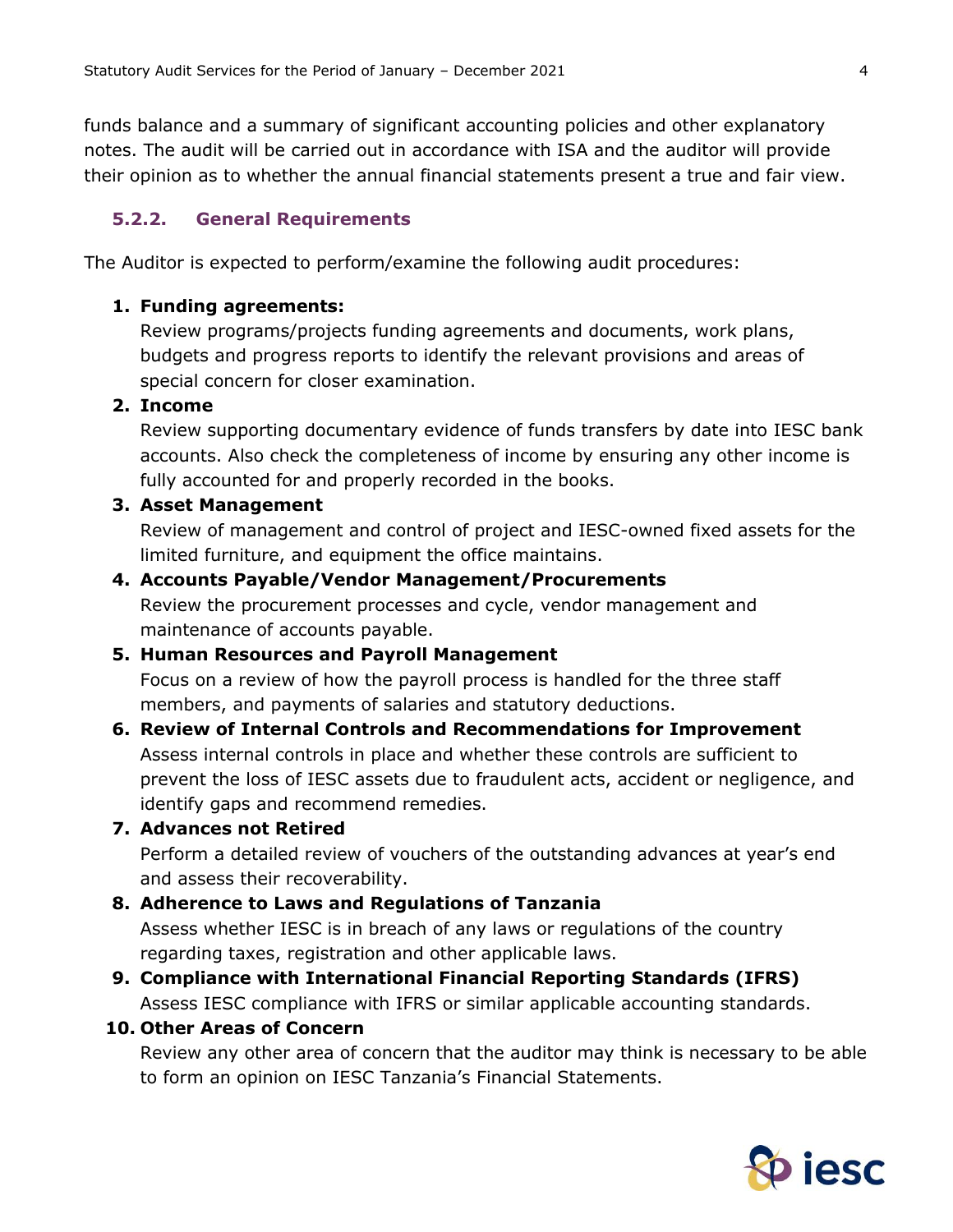In performing audit procedures 1 to 10 above, the Auditor should exercise due professional care and judgment, and determine the nature, timing and extent of audit procedures to fit the objectives, scope, and context of the audit.

As a final product, in addition to the audit opinion on the financial statements for the year ended 31st December 2021, the auditor will produce a separate management letter/report of audit findings and suggest recommendations to remedy the gaps when internal systems are found lacking.

## **5.3. Deliverables**

File an annual return and/or financial statements to meet the Registrar of NGO's requirements, as per the Societies Act Cap. 337 as revised in 2002. Submission of final report to IESC.

## **6. Contract Type**

The contract is anticipated to be a Fixed Price Contract for Services, to be paid in lump sum for deliverables completed.

## **7. Instructions to Offerors**

## **7.1. Submission**

- 1) Offers received after the closing date may not be considered.
- 2) Technical and cost proposals must be submitted as two separate documents. Cost information must not be included in the technical proposal.
- 3) Interested firm must provide information indicating that they are qualified to perform the services by submitting an updated company profile, description of similar assignments, experience in similar conditions and relevant skills. Interested firms must also submit a Financial Proposal in writing.
- 4) Received proposals shall be evaluated based on the criteria provided under "Qualifications and Selection Criteria" listed below.
- 5) Late applications will not be accepted for evaluation irrespective of the circumstances.
- 6) Offers are required to provide the following information in their proposal:
	- a. Proof of company as customary per Tanzania and business registration e.g TIN, VRN, Business License or company registration certificates.
	- b. The methodology, workplan and timeline for undertaking and completing the assignment. Please include a list of dates and deadlines for all necessary deliverables for the team's consideration.

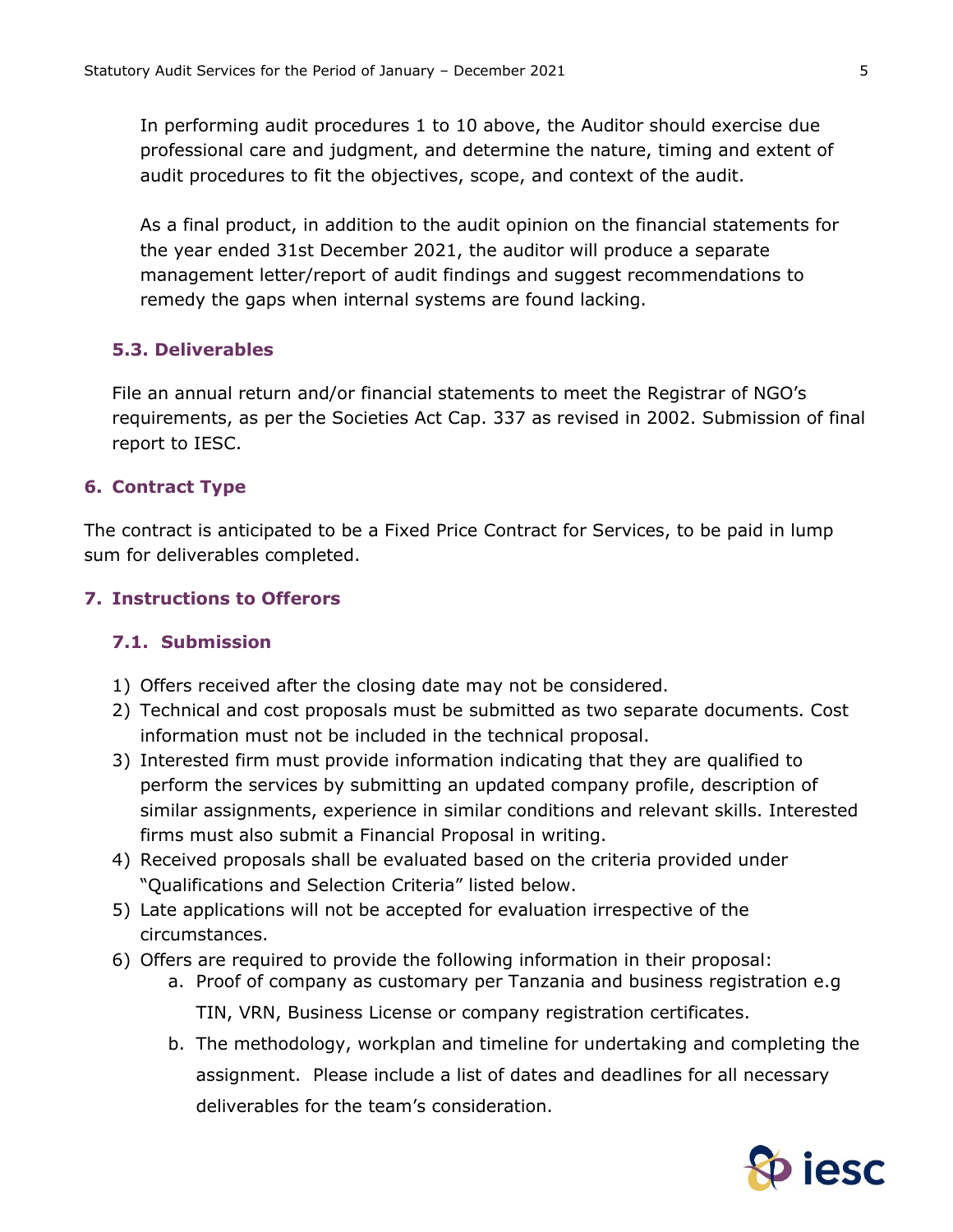- c. Validity of the proposal submitted.
- d. A list of recent contracts performed of as similar range of services (preferably donor funded projects if available). Please include the names and email address of at least two organizations that can provide your organization a reference.
- e. Cost Proposal quotes must be provided in Tanzania Shillings.
- f. Name and contact of the main contact person of the organization.

Offerors must submit their proposals by the closing date and time, as listed on page one, to the following: Finance & Administration Coordinator at *jkapoma@iesc.org* copying Country Director, at **amkezwa@iesc.org** 

## **7.2. Clarification and Amendments**

Offerors may request clarifications via email to *jkapoma@iesc.org* and **amkezwa@iesc.org** no later than **1:00/p.m., Eastern Africa Time (EAT), UTC +3, on Friday, February 25th ,2022**. IESC will provide answers to these questions and requests for clarification asked by all Offerors simultaneously via email and posted on the IESC website with the RFP before the close of business on/or before **Tuesday, March 1st, 2022.** IESC may not answer questions before the proposal submission deadline outside of the allotted response period for clarifications. No questions will be answered over the phone or in person.

## **7.3. Cover Page and Markings**

In addition to the required proposal documents listed in sections 10 and 11 below, please include a cover page with your submission for the technical and the cost proposals (separate cover pages). The cover page should be on company letterhead and should contain the following information:

- 1) Project or Title (from the front page of this RFP document)
- 2) Offer Reference Number (from the front page of this RFP document)
- 3) Company Name
- 4) Company Address
- 5) Name of Company's authorized representative
- 6) Contact person if different that Company's representative
- 7) Telephone #, Cellular/Mobile Phone #, Email address
- 8) Duration of Validity of proposal
- 9) Payment terms
- 10) DUNS # (Applies to companies, not to individuals)

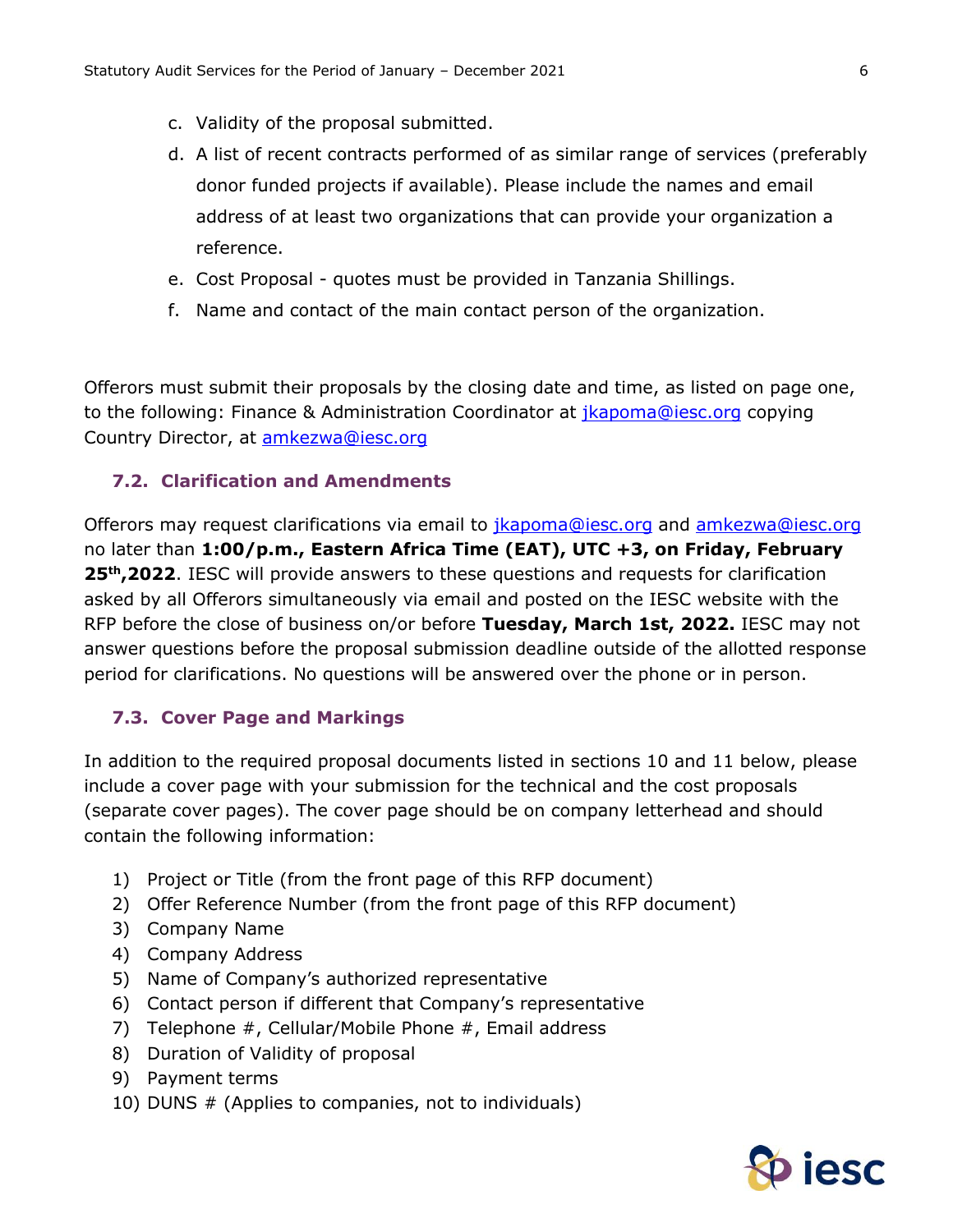- 11) Total Proposed Price (*cover page of cost proposal only*)
- 12) Signature, date, and time

## **8. Eligibility Requirements**

Offeror may be required to present a business license and must meet the following qualifications:

- Firm must meet the International Accounting Standards and International Financial Reporting Standards.
- Spoken and written fluency in English.

Offerors may need to obtain a DUNS number and an eligibility notice prior to receiving any award. Award will be contingent upon donor final approval.

#### **9. Basis for Award**

IESC anticipates that award will be based on best-value. Accordingly, award will be made to the technically acceptable Offerors whose proposals provide the greatest overall value to IESC and the donor and F2F program, price, and other factors considered. The winning proposal must conform to all solicitation requirements.

To determine the successful offer, proposals will be evaluated on the criteria below. The number of points assigned, totaling 100 points, indicates the relative importance of each individual criterion. Offerors should note that these criteria serve to: (a) identify the significant factors that Offerors should address in their proposals; and (b) set the standard against which all proposals will be evaluated.

## **10. Technical Proposal Evaluation**

Please read carefully, the following are instructions for preparing proposals. Proposals must be organized into sections corresponding to the sections presented in **10.1 Technical Evaluation Criteria** and numbered accordingly. Please stay in the page limits given below. Only include the requested information and avoid submitting extra content. Any text or pages exceeding the page limitation for each section of the proposal may be redacted and not evaluated.

Proposals shall be written in English with each page numbered consecutively. Cover pages, dividers, and tables of contents are not subject to the page limit.

### **10.1. Technical Evaluation Criteria**

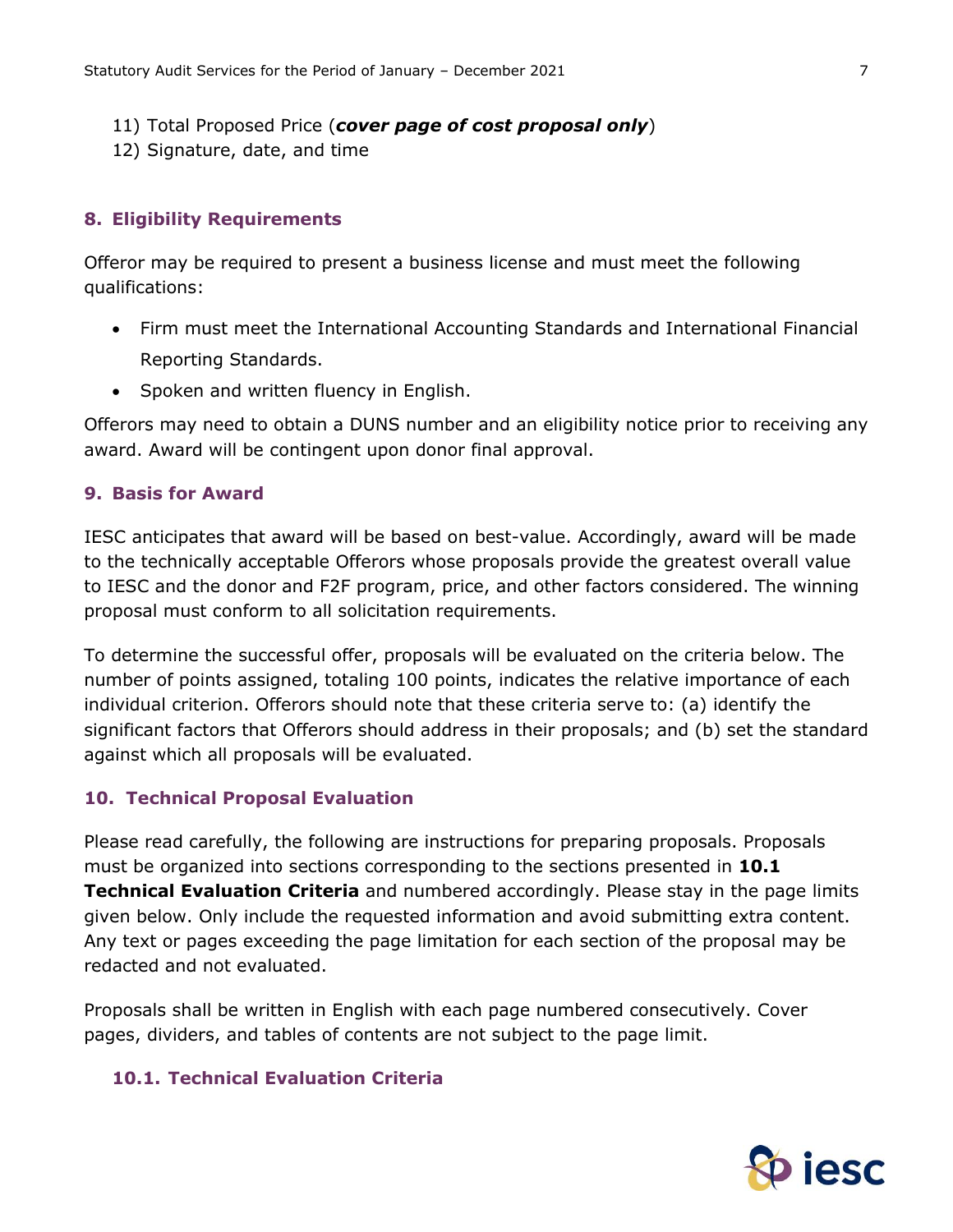Proposals will be evaluated according to the following criteria. Points will also reflect the overall presentation of the proposal, which should be clear, complete, well organized, and well written. Most importantly, proposals should address all the requirements listed in this RFP.

# **[1] Offeror's audit expertise and knowledge of international financial transactions in Tanzania: 3 pg. limit; possible points 25**

Proposals will be scored on the ability to meet the requirements of International Accounting Standards and International Financial Reporting Standards as well as audit expertise and knowledge of international financial transactions in Tanzania. This will be evaluated by reviewing the description the offeror provides as part of the proposal, as well as contacting references of the offeror to review past auditing experience.

# **[2] Offeror's past performance and references: 3 pg. limit (not including samples of previous work, which may be attachments and/or references); possible points 25**

Demonstrating 5+ providing similar auditing services on behalf of local and or/international NGO's receiving funding from international sources or other organizations. A description of past experience and knowledge working with USAID-funded programming and projects will be an added advantage.

# **[3] Offeror's Personnel Experience and Capacities: 3 pg. limit (not including resumes or CVs, which are attachments); possible points 25**

The technical proposal must include a description (biographical sketch acceptable) of the individual, or for companies a minimum of one, but not more than two, senior management personnel, who would directly work on the activities in the contract. Resumes or CVs must be submitted as attachments for individuals submitted in this section and do not count within the page limitations of this section.

# **[4] Offeror's ability to deliver audits on time and meet deadlines as proposed. Possible points 25**

This criterion will be evaluated by a description of experience in delivering audits on time and within the deadline proposed, reviewing the timeline provided, and the assessed feasibility of the proposed timeline. Additional evaluation criteria include contacting references that the offeror has worked with to inquire about past experience in delivering audits on time and meeting deadlines as proposed.

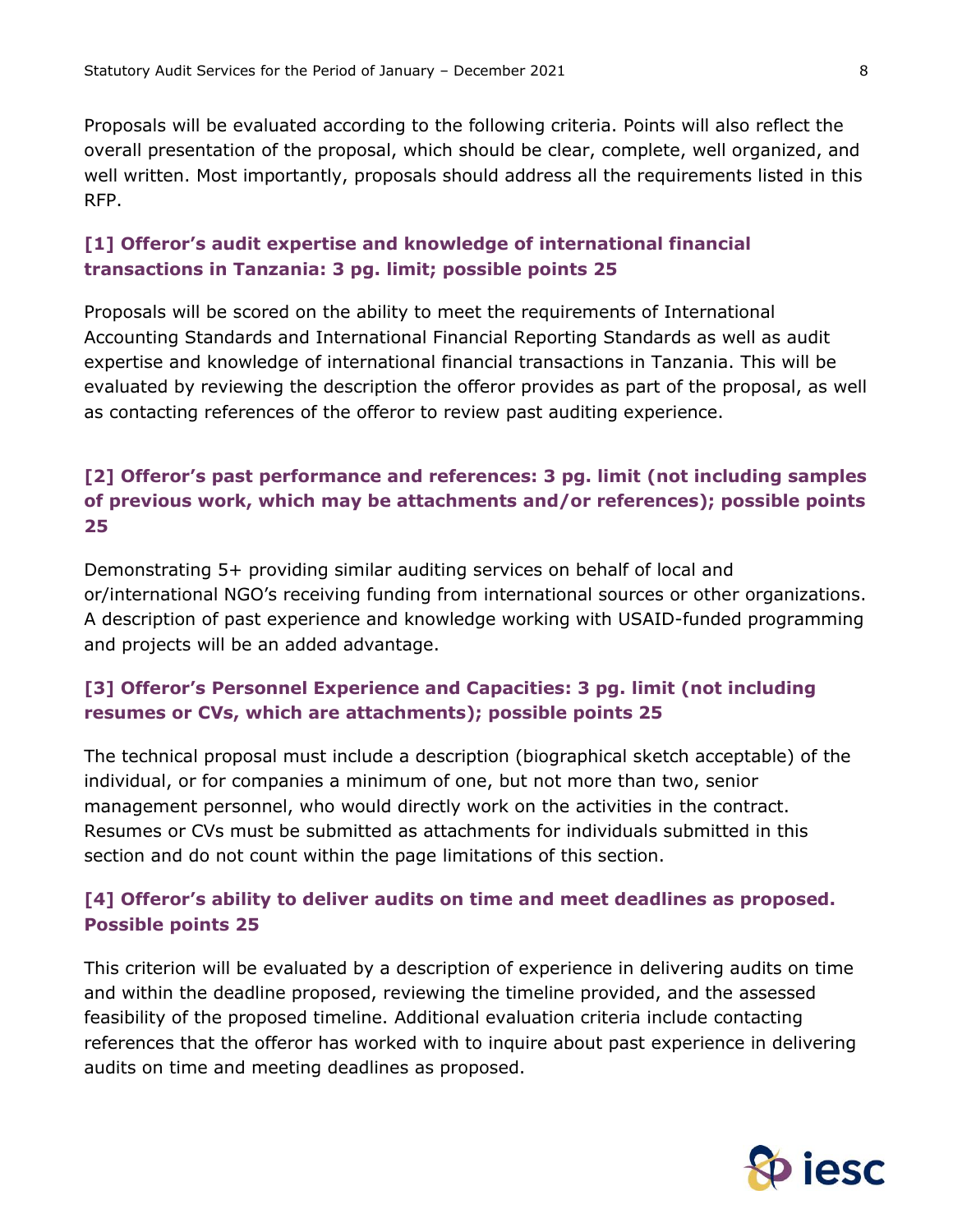#### **11. Cost Proposal Evaluation**

The Offeror shall submit a separate detailed cost proposal that fully explains the total cost.

All proposed costs must be in accordance with the U.S. Government Cost Principles under 2 CFR 200.

IESC will evaluate the cost proposals separately. The best value proposal is selected based on a combination of the technical score and reasonableness of the cost

#### **12. Deviations**

IESC reserves the right to waive any deviations by offerors from the requirements of this solicitation that in IESC's opinion are considered not to be material defects requiring rejection or disqualification; or where such a waiver will promote increased competition.

#### **13. Discrepancies**

Please read the instructions carefully before submitting your proposal. Any discrepancy in following the instructions or contract provisions may disqualify your proposal without recourse or an appeal for reconsideration at any stage.

#### **14. Conflict of Interest Declaration**

The following steps outline IESC's contract selection process and should be understood by all Offerors to ensure the transparency of awards and avoid conflict of interest.

- 1) Request for Proposals (RFPs) are posted on IESC's website. The offer is open to all qualified offerors;
- 2) Clarifications will be emailed to all offerors submitting questions, as well as posted on IESC's website, simultaneously;
- 3) Once the proposals are received, an evaluation committee scores them;
- 4) Cost proposals are evaluated for reasonableness, accuracy, and completeness;
- 5) The best value proposal is selected based on a combination of the technical score and the cost;
- 6) No activity can be started until both IESC and the awardee have signed a formal contract; and,
- 7) IESC policy against fraud and code of business ethics exists throughout the life of the subcontract and beyond. Even if the contract is closed, if any party is found guilty of fraud, IESC will make a full report to the Donor Office of Inspector